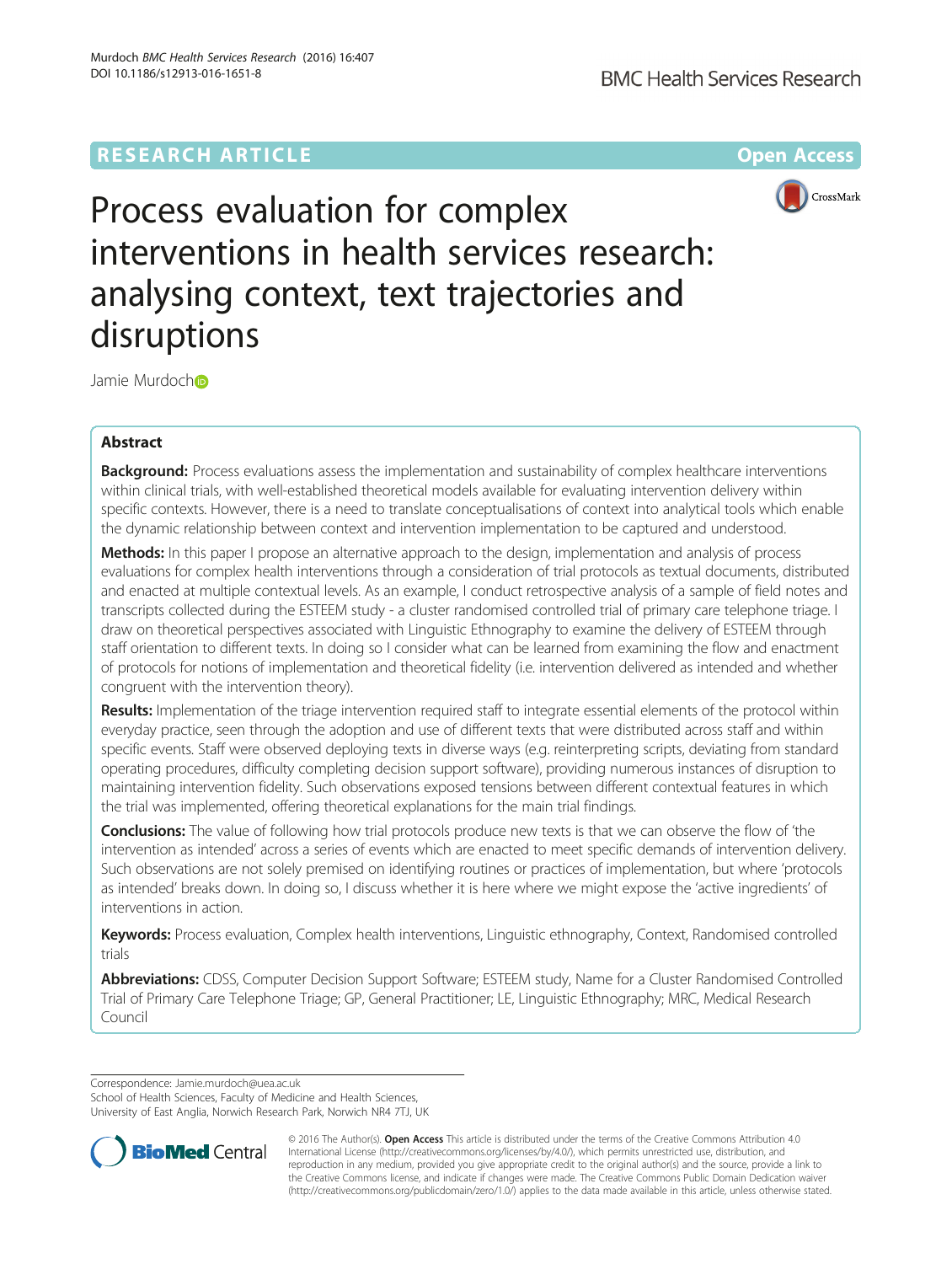## Background

The need for well-designed process evaluation of complex health interventions has arguably never been more recognised or of pressing importance. Ioannidis [\[1](#page-11-0)] discusses the waste involved in the 20,000 trials launched globally every year, citing evidence indicating that 34 % of completed surgical trials are not published. One possible reason for this finding could be that trialists did not wish to publish results that were non-significant or less favourable. While not publishing trial findings is unethical in itself [\[2\]](#page-11-0), there is arguably an ethical obligation to embed a well-designed process evaluation within trials of complex interventions to enable researchers to provide explanations for the effects observed, offer suggestions for improving trial implementation, and to appropriately inform the implications for practice and future direction of research. The most recent publication of Medical Research Council (MRC) guidance on how to design process evaluations [\[3](#page-11-0)] marks a significant shift in this direction, recognising the importance of incorporating evaluative mixed methods into randomised controlled trials for the testing of complex interventions.

However, the challenge for such evaluations is how to integrate findings from data obtained using methods with very differing underpinning philosophies about the nature of the relationship between the observer and the observed, the role of context, the differing levels of analysis and ultimately the epistemologies that are produced as a result. Such tensions of data integration have already been debated and discussed at length with regard to mixed methods research broadly [[4, 5\]](#page-11-0). The pragmatic challenge for process evaluation design is to reconcile these tensions so that plausible explanations for observed trial effects are provided and the contextual circumstances under which an intervention succeeds or fails are specified. This paper describes a conceptual framework for analysing the relationship between intervention and context of delivery at different levels of implementation, from a macro (infra-structural relations, broader cultural discourses, policies) level, which sets the broader context into which the intervention is to be tested, to its use at meso (institutional and interpersonal relationships) and micro (individual capacities) levels in its translation and implementation at the point of delivery.

# Defining context within process evaluations

There is a large body of literature that has theorised context [\[6](#page-11-0)] and particularly the relationship between language and context [\[7\]](#page-11-0). Definitions of context have varied enormously, from broad social forces [\[8](#page-11-0)] to cultural activities [\[9\]](#page-11-0), to how particular words are uttered within specific interactions [\[10](#page-11-0)], presenting a difficulty for evaluation. MRC guidance on process evaluations states

that context "may include anything external to the intervention which impedes or strengthens its effects." [\[3](#page-11-0)]. Reports of process evaluations typically lack sufficient explication of what counts as context, how different contextual elements interact, and how to understand the relationship between context and the intervention itself [\[11](#page-11-0)].

However, theoretical perspectives are available for informing how to systematically investigate the implementation of interventions within context. In a review of research on the spread and sustainability of innovations within health service delivery, Greenhalgh et al. [[12](#page-11-0)] identified how the relationship of innovations to context has evolved from reductionist views of individual responses to more complex considerations of wider political and ideological contexts, how the meaning of innovations as intended may differ from those adopting it within different contexts, and the importance of examining the interaction between innovations and the potential context. Such perspectives resonate with sociological models of innovations as 'boundary objects' [\[13\]](#page-12-0), which consider processes of changing the meaning of objects across contexts to enable adoption by different groups. Similarly, Diffusion of Innovation [[14\]](#page-12-0), conceptualises how individuals, situated within a social structure, intersect with new ideas or practices through a sequence of events as they are implemented across boundaries of time and space.

There has been a growing recognition of the dynamic and evolving relationship between context and interventions [\[11,](#page-11-0) [15\]](#page-12-0) within clinical trials. Critical realism [[16](#page-12-0)] has increasingly been applied as a theory to underpin process evaluations, providing firmer foundations for the investigation of interventions within context. Critical realism recognises a social reality outside of individual perception, placing emphasis on how historical structures shape ongoing relations between individuals within institutional settings over time. Realist Evaluation [\[17](#page-12-0)], underpinned by critical realist assumptions, has recently been applied to assess the implementation of interventions within trials [[18\]](#page-12-0). The approach is to establish 'generative' understanding of causality by identifying the mechanism that connects two events and the context in which that relationship occurs.

However, Realist Evaluation indicates a common feature of process evaluation design to date, in that contextual elements are presented within a relatively stable relationship between social structure and intervention delivery. In addition, process evaluations lack the tools to investigate context within a dynamic social structure. Instead they are designed to facilitate the use of methods that take snapshots of implementation. As a consequence, what we observe is what Fabian [\[19\]](#page-12-0) referred to as a "timeless present" that "freezes a society at the time of observation." Such limitations are reflected within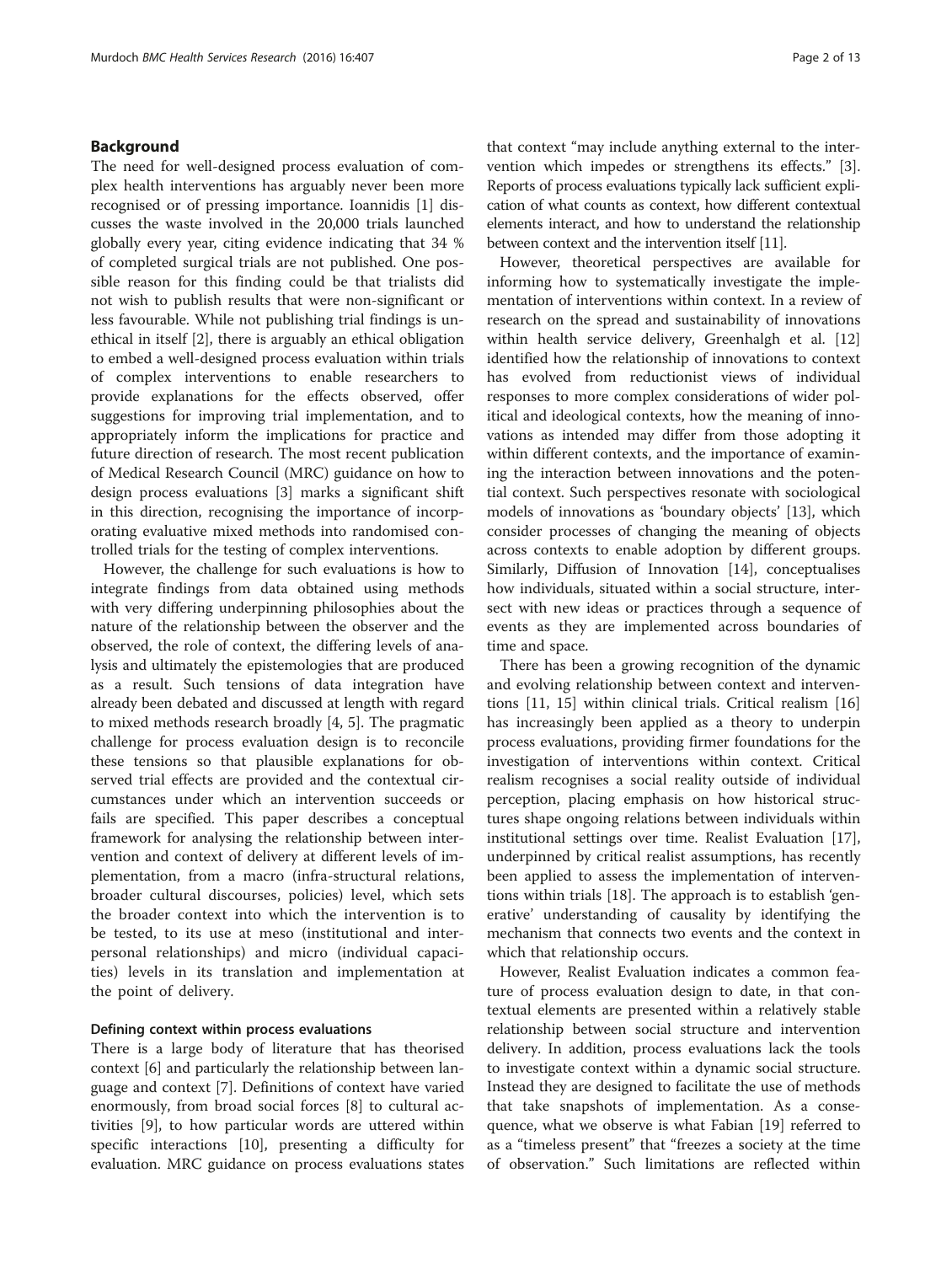conceptual frameworks such as the PARiHS [[20](#page-12-0)] and the Consolidated Framework for Implementation Research [[21\]](#page-12-0), which despite conceptualising context in terms of a set of interacting constructs that influence implementation, do not provide the means to investigate this process. There is a need to translate conceptualisations of context into tools and analytical foci which enable the dynamic relationship between context and the implementation of interventions over time to be captured and understood.

# Using Linguistic Ethnography to examine the process of intervention delivery across macro, meso and micro levels of context

The emergence of Linguistic Ethnography (LE) in the United Kingdom [[22\]](#page-12-0) provides a particular operationalisation of critical realism [[23\]](#page-12-0). LE has drawn on the respective strengths of linguistics to 'tie ethnography down' and ethnography to 'open linguistics up', offering tools for tracing a path between social reality and its enactment at a local level [[22\]](#page-12-0). A key strength of LE is that it provides instructive theoretical and methodological concepts for the close investigation of context, which we can apply to clinical trial implementation. The work of Jan Blommaert [\[24](#page-12-0), [25](#page-12-0)] has been key in these developments, particularly highlighting the limitations of taking discrete snapshots of events, and the importance of incorporating an historical perspective into our analysis of context. Blommaert pays attention to how the meaning of texts and behaviours shift as they interact with increasingly mobile and diverse environments, and emphasises how shifting discourse across time and space helps explain power inequalities in the production of meaning.

We can draw on Blommaert's ideas when considering the relationship between complex interventions and context. One way to tease out this relationship is to begin with the premise that the intervention, prior to its implementation, manifests as a standardised document in the form of a trial protocol. To reach this point there will have been a long process of negotiation, debate, revision, re-negotiation from the initial conception of the idea, to the application for funding and ethical approval, through to the final protocol to be used within the trial. It has therefore been controlled and manipulated by scientists, funders, reviewers, policy makers and patients, and widely shared with those coming into contact with the study. The trial protocol is therefore a textual document that operates at a broad macro level across a range of settings that has emerged out of a specific historical context. The intervention is therefore a highly relevant element of context itself and cannot be seen as separate from the conditions in which it is implemented.

However, despite recent acknowledgement that protocols comprise both fixed and flexible elements [\[11](#page-11-0)],

within the paradigm of positivist science and the epistemology of the randomised controlled trial, the trial protocol has to be viewed primarily as a non-contextual document, with transparent and stable meaning that, at its inception, is not intended to change. Within this view, an illuminating way to view the protocol is to draw on Blommaert's notion of 'fixed text' [[24](#page-12-0)] and to then examine what happens to the meaning of the text in its journey from inception to point of delivery. Protocols are translated/re-written in the form of standard operating procedures, personalised scripts and data collection sheets which are written with a view to performing particular activities. These texts are then enacted within those activities by a variety of people and likely to be interpreted and applied in diverse ways. The different texts produced therefore embody a history from the original fixed text of the trial protocol to the point of delivery itself, undergoing a process of selecting and designing meaning in texts that are intended to travel forward, but which also undergo a process of adaptation and re-interpretation by its recipients – a process of recontextualisation.

Analysing the process of how the fixed text of the trial protocol is translated into social action may enable researchers to assess how and whether the fixed immutable points of an intervention as intended are retained or transformed in the act of its delivery. One way in which this can be done is by examining how the language of the trial protocol is recontextualised firstly into language produced within other study documentation and then into talk and behaviour produced when those documents are used. This analytical approach has been referred to as 'text trajectory' analysis and has been applied outside of health research in studies of communication in a range of institutional settings [[24](#page-12-0)–[28](#page-12-0)]. Text trajectory analysis helps the researcher understand the flow of information and transformation of meaning and in particular, facilitates insight into events that have not been directly observed, in other words, a point B, between Point A and C, thereby offering a traceable device for the study of process without the necessary inferences required from taking a series of observations or interviews. Kell referred to these flows of events as "a set of emergent social processes unfolding over time and space, drawing on multi-modal forms of communication" [[27](#page-12-0)].

To systematically examine the text trajectory of a trial protocol we can structure our analysis within a conceptual framework that sets out which elements of context operate at which contextual levels and then to analyse how the meaning of protocols, initiated at a macro level of context, translates across each contextual level. In a similar way to Realist Evaluation [[17](#page-12-0)], Harris and Rampton [[29](#page-12-0)] set out four elements of context which capture the dynamic and historical relationship between social structure and social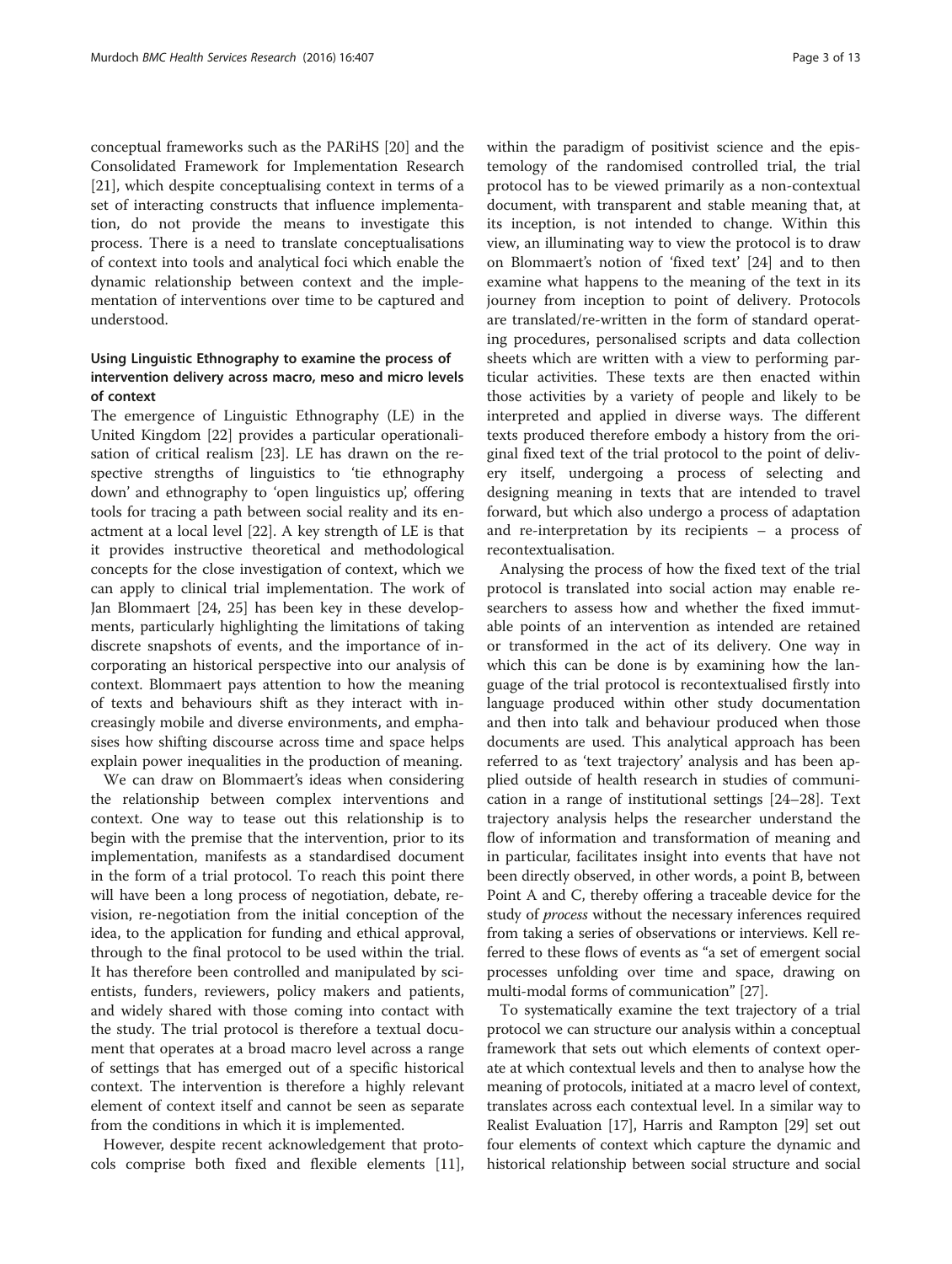action, which I have adapted here for this article's focus on the implementation of complex health interventions:

- 1. Macro: Broader discourses, policies in play during trial implementation, infra-structural relations;
- 2. Meso: Institutional, network relations, histories of relationships and interaction prior to implementing the intervention;
- 3. Micro non-linguistic: Types of activity (i.e. tasks, 'what are we doing here?') participants are engaged in and interactional arrangements of intervention delivery; and
- 4. Micro linguistic and non-linguistic: Acts (specific actions within activities) and utterances involved in intervention delivery.

We can view each element of this contextual framework as interrelated in producing moments of intervention delivery. Participant (doctor, patient, nurse etc.) relations and histories of interaction will inform how the intervention is integrated into routine practice, how it is discussed and therefore the particular nuance given to the activity of intervention delivery. The activation of particular discourses when the intervention is implemented, meaning systemic, culturally-circulated explanations (for example, a broader discourse of what it means to provide continuous care to patients) will influence both how participants make sense of this kind of social activity and the ongoing sequences of interaction within it.

#### Analytical focus of text trajectory analysis

The consequences of setting out a spatial-temporal framework of context and the implementation of health interventions as one in which language and social action are viewed as interconnected is that it suggests an alternative way to observe the implementation of interventions. Researchers typically obtain a series of discrete snapshots and then compare them looking for patterns and routines in how it is implemented. While this approach provides invaluable "thick descriptions" [[30](#page-12-0)] it has the potential to gloss over how events come about, how they are historically constituted. One way of empirically observing the connection between macro, meso and micro is not only by examining how interventions are routinised in practice, but also in observing where implementation and integration is disrupted or breaks down. This is crucial as it exposes the wider social forces structuring intervention delivery at the point of delivery, relations which are otherwise hidden from view, as Wittgenstein discusses:

"The aspects of things that are most important for us are hidden because of their simplicity and familiarity. (One is unable to notice something - because it is

always before one's eyes.) … And this means: we fail to be struck by what, once seen, is most striking and most powerful." [[31\]](#page-12-0)

Viewed in this way social structure is not just an organising feature of context, but is produced and observable through moments of intervention delivery. The moment of disruption is therefore a product and an opening to view social structure that would otherwise remain hidden. This exposes the program theory itself to observation, defined here as the explanation for why the observed effects of the interventions have been observed [[32\]](#page-12-0), and the circumstances under which the intervention may or may not be successful. We therefore have the potential to offer theoretical generalisibility, in that we can infer that if the intervention is similarly structured within the different sites of delivery then we are likely to observe similar forms of social action. In addition, it offers the opportunity to see how the theory might be improved by showing how adjusting a particular feature of context might lead to a different intersection of individuals, social structure and activity.

However, another important distinction between previous process evaluation design and the approach set out here is that by deploying a 'text trajectory' analysis of a trial protocol we are making the history of the intervention a unit of analysis. This goes beyond a chronological description by revealing how the creation of texts, (such as standard operating procedures designed to carry out a particular activity), provide the pre-conditions for potential disruptions to occur during implementation. The intervention being delivered at any point in time flows from a series of events that led up to that point, and which also involved the distribution and transformation of the protocol into different texts. These texts, when brought into use (or not) by participants, are individual events considered to represent the original protocol in some way. Yet the intervention that is actually delivered is a result of the whole trajectory of this process. There is therefore potential value in paying closer attention to the creation and enactment of texts and in focusing on disruptions, we are looking for clues of how the different ingredients of an intervention are functioning together. I have already highlighted the value of this approach in how people talk about medicine-taking [\[33, 34\]](#page-12-0). However, to demonstrate an example of the text trajectory of a trial protocol and how an analysis of disruptions exposes the ingredients of interventions, I will draw on data from a large cluster randomized controlled trial of telephone triage in primary care.

## Method

The ESTEEM study [[35, 36\]](#page-12-0) was a cluster randomised controlled trial which compared effects on primary care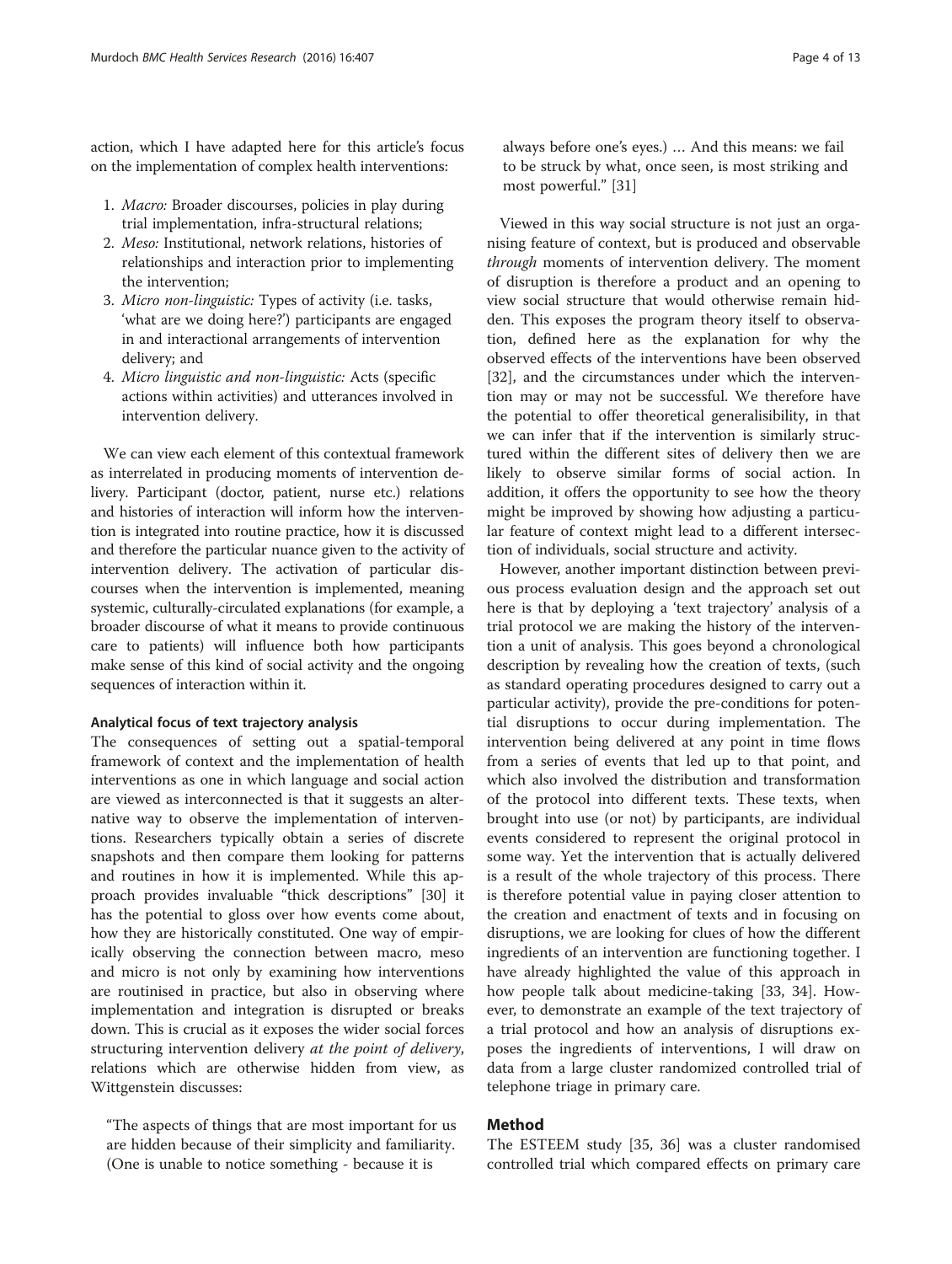<span id="page-4-0"></span>workload, cost, patient experience of care, patient safety and health status of computer-supported nurse-led telephone triage, GP-led telephone triage, and usual care. While the program theory for ESTEEM was not explicit, the premise of the trial rested on a rationale that assessment of urgency via GP and/or nurse-led telephone triage could reduce primary care contacts over 28 days. However, the ESTEEM findings revealed that, while nurse triage could offer a useful approach to support GP availability, both nurse triage and GP triage led to an increased rate of primary care contacts over 28 days, compared with usual care, including the initial triage contact [[35\]](#page-12-0). In addition, it was found that only 12 % of patients in the nurse-triage arm had just one contact.

ESTEEM recruited 21,000 patients requesting sameday appointments in 42 General Practices across four different regions of England. Practices randomised to one of the two triage arms typically ran the intervention for a period of 2–3 months. The GP and nurse triage interventions were complex interventions that involved staff training (clinical and technology based); a computer decision support software (CDSS) to support the delivery of nurse triage; process and organisational change in practices regarding reception activity and appointment system management; and accommodation of patient expectations. Some core elements of triage delivery were common to, and adopted by, all practices in both intervention arms. However, some organisational flexibility was permitted so that local practices could manage the trial within the constraints of their day-to-day work.

All patients contacting the practice initially spoke to a receptionist. Once the receptionist established that the patient (or a proxy asking on their behalf) was requesting a same-day, face-to-face appointment with a GP, the patient was asked to provide a contact telephone number and was advised that the clinician (GP or nurse, according to the practice's allocation) would call them back within around 1–2 h. This timescale was suggested as a guide for practices but was not considered mandatory.

A parallel process evaluation was undertaken [[36, 37](#page-12-0)] which included 49 h of non-participant observation and 99 interviews with staff [see Additional file [1](#page-11-0)] and patients [see Additional file [2\]](#page-11-0) in eight general practices. The process evaluation consisted of two discrete phases; an initial 1-year pilot study conducted alongside, and feeding into the pilot of the main trial, followed by the main process evaluation study. For the purposes of this paper, I draw on field notes of observations conducted during the set up and pilot phase of the trial in one nurse-led triage practice. The aim of the process evaluation pilot was to (1) ensure that the triage training and interventions could be feasibly delivered by practices and (2) test and fine-tune data collection methods.

Observations were one week long and conducted by a trial researcher. In addition, a qualitative sub-study [\[38, 39](#page-12-0)] was carried out of 51 audio recordings of GP and nurse telephone triage consultations in two practices, including 10 video recordings of nurses' use of CDSS during triage calls. For the purposes of this paper I draw on a multimodal transcript of one nurse-led triage call, obtained from a separate practice to the field note data. In addition, I have retrospectively mapped out features of context for the ESTEEM trial at macro, meso and micro levels. In practice however, this work would be carried out prospectively, enabling the researcher to pinpoint key points of set up and delivery which warrant in-depth investigation.

### Results

In Tables 1, [2](#page-5-0) and [3](#page-5-0) I have set out the first three elements of context before presenting the extract [see Table [4\]](#page-6-0) from the field notes and then the multi-modal transcript of a nurse-triage interaction [see Additional file [3](#page-11-0): Table S1]. The field notes and transcript are from two different practices delivering nurse-led triage but provide examples of how the contextual elements played

Table 1 Macro level of context: discourses, policies in play during trial implementation

| Type of macro discourse,<br>policy in play                                                 | Description                                                                                                                                                                                                                                                                                                         |
|--------------------------------------------------------------------------------------------|---------------------------------------------------------------------------------------------------------------------------------------------------------------------------------------------------------------------------------------------------------------------------------------------------------------------|
| Trial protocol as discourse                                                                | Telephone triage as research priority.<br>Standardised 'fixed text' stating<br>requirements of trial participation,<br>integrity to intervention/control arms<br>and fidelity, inclusion/exclusion criteria,<br>ethical procedures and data collection.                                                             |
| Wider cultural discourse<br>of telephone triage being<br>about managing demand<br>for care | Implementation of telephone triage in<br>each GP practice is set with an agenda<br>to reduce workload on healthcare<br>resources. Triage interactions are<br>therefore set up to assess urgency.                                                                                                                    |
| Telephone triage involves<br>risk-minimisation                                             | Introduction of telephone triage to<br>manage acute cases necessitates a<br>risk-minimisation approach. CDSS<br>designed with clinical algorithms<br>to minimise risk of clinician reaching<br>incorrect triage outcome.                                                                                            |
| Nurse status/role and<br>responsibilities                                                  | Historical discourse of primary care<br>nurses building ongoing empathic<br>relationships with patients,<br>responsible for face-to-face chronic<br>illness reviews. Telephone triage<br>reconfigures role to gatekeeper/<br>assessor of urgency, communicating<br>with patients remotely to manage<br>acute cases. |
| Patient-centred discourse<br>of consultations                                              | Consultations should be orientated<br>towards patient-agendas and patient<br>needs. Practitioner-patient<br>relationship key to meeting<br>patient's needs.                                                                                                                                                         |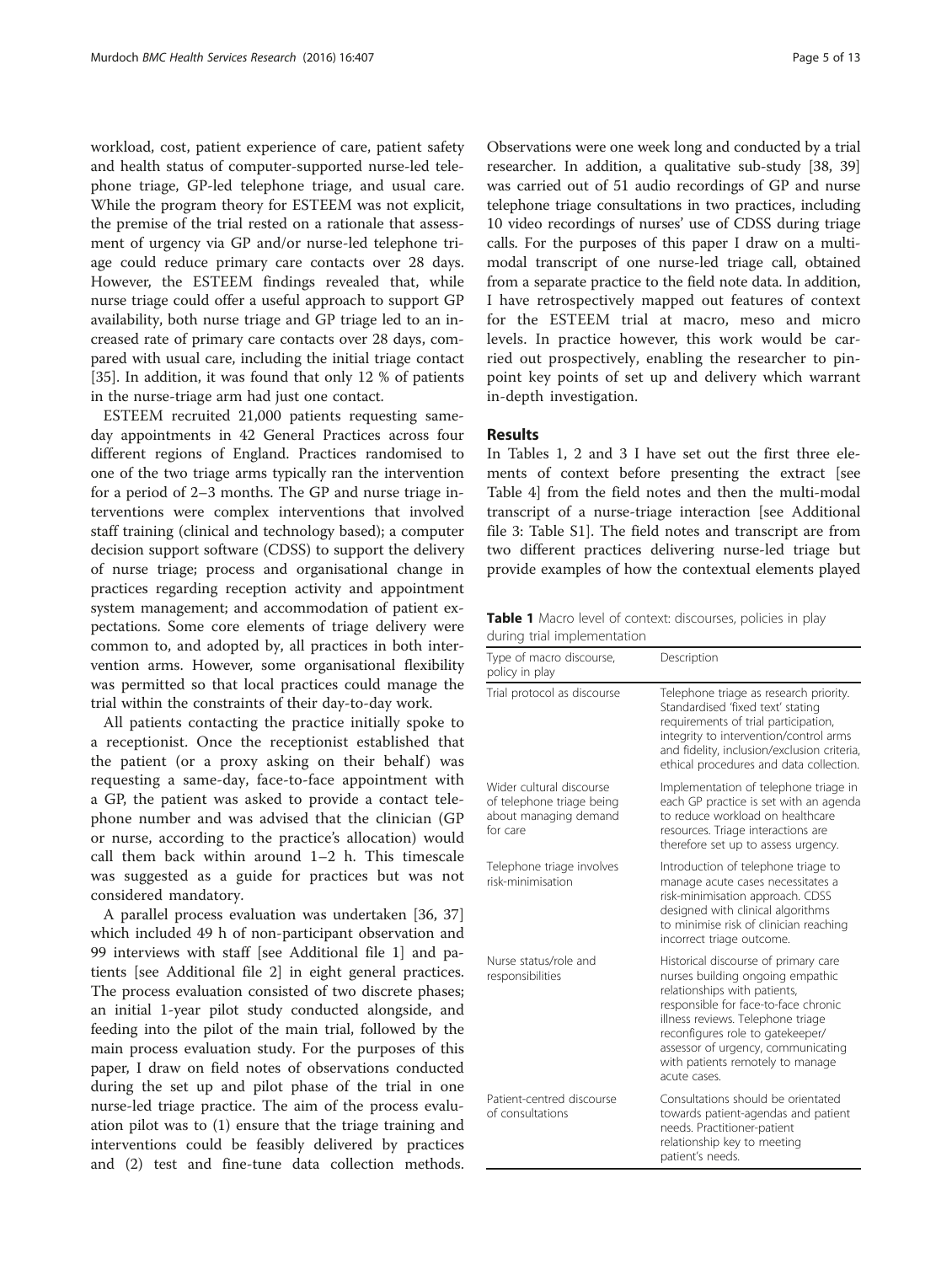<span id="page-5-0"></span>Table 2 Meso level of context: Institutional, network relations, relationships and interaction history prior to implementing intervention

| Institutional relations,<br>histories, local policy | Description                                                                                                                                                                                                                                                                                                                                                                                                                                                                                  |
|-----------------------------------------------------|----------------------------------------------------------------------------------------------------------------------------------------------------------------------------------------------------------------------------------------------------------------------------------------------------------------------------------------------------------------------------------------------------------------------------------------------------------------------------------------------|
| History of interactions<br>prior to implementation  | Practice staff trained on study protocol<br>and procedures as well as specific<br>guidance on how to manage telephone<br>triage appointments during trial;<br>Receptionists received specific quidance<br>with script on how to introduce triage<br>to patients; nurses received training to<br>use computer-decision support software;<br>Research team liaised with practice staff<br>throughout set up and delivery of trial.<br>Individualised procedures were provided<br>to all staff. |
| Institutional and network<br>relations              | Prior to ESTEEM, patients telephoned or<br>visited surgery to book a same-day GP<br>appointment. Following introduction of<br>intervention, patients' expectations of<br>accessing care briefly re-oriented to<br>telephone triage by receptionist.                                                                                                                                                                                                                                          |
| Local policy on patient<br>management               | Practice specific procedures on managing<br>telephone triage - e.g. triage sessions,<br>staff allocation - nurse practitioners,<br>practice nurses                                                                                                                                                                                                                                                                                                                                           |

|  | Table 3 Micro level of context: Activity types participants engaged |  |
|--|---------------------------------------------------------------------|--|
|  | in and interactional arrangements of intervention delivery          |  |

| Activities, interactions<br>involved in intervention<br>delivery | Description                                                                                                                                                                                                                                                                                                                                                                                                                                               |
|------------------------------------------------------------------|-----------------------------------------------------------------------------------------------------------------------------------------------------------------------------------------------------------------------------------------------------------------------------------------------------------------------------------------------------------------------------------------------------------------------------------------------------------|
| Main activity                                                    | Delivering telephone triage to patients<br>requesting a same-day appointment with a GP.<br>Patient calls the practice requesting SD<br>appointment, receptionist puts them on a list<br>for nurse/GP to call back; nurse/GP calls back to<br>triage patient. If nurse, then uses CDSS to triage<br>patient. Patient either booked into SD<br>appointment with GP/nurse, given appointment<br>on another day, given self-care advice, or<br>other outcome. |
| Subsidiary activities                                            | Receptionists follow script to speak to patients<br>and determine eligibility, then if eligible, flag<br>up on appointment screen for triaging clinician.<br>Receptionists complete log sheets during audit<br>and run-in phase. Clinicians to complete clinician<br>form to record details of call. Practice Manager<br>to collate numbers of eligible patients and<br>numbers receiving intervention.                                                   |
| Interactional<br>arrangements                                    | Telephone triage comprising one-to-one<br>interactions utilising focused questions directed<br>at caller about patient's presenting problem. In<br>nurse triage, interactions are guided by CDSS.                                                                                                                                                                                                                                                         |
| Interactional<br>expectations/<br>understandings                 | Understandings of purpose of telephone triage<br>may be diverse across patients, thereby<br>influencing their expectations and how they<br>participate in triage interactions.                                                                                                                                                                                                                                                                            |

out at different stages of the ESTEEM trial. In doing so, we can consider the processes of recontextualisation of the protocol text and the implications this has for the delivery of the intervention.

How the different elements of context within Tables [1](#page-4-0), 2 and 3 circulate across practices and between practice staff and patients are key to understanding how the intervention was enacted, with numerous opportunities for the 'meaning as intended' being unevenly distributed across those who need to use the intervention. Using this contextual framework we can now examine the field notes [see Table [4](#page-6-0)] from the observation of the different stages of set up and delivery of the intervention in one nurse-led triage practice. At the time the observations took place, the analytical focus was to use a thematic analytical approach to identify factors influencing implementation, rather than how the trial protocol was being recontextualised in practice. The extract presented is not intended to represent how triage was responded to widely, however, the field notes provide some insight into this process of translation from standardised protocol as fixed text, to its use at both the meso and micro levels of context, and indicate moments where the delivery of the triage intervention were vulnerable to processes of recontextualisation which may have disrupted its implementation as set out within the trial protocol.

We can see from the brief notes within the field notes extract [Table [4\]](#page-6-0) numerous indications of where the translation of the trial protocol as fixed text is vulnerable to processes of recontextualisation, in terms of: the interactional work in ensuring protocol is enacted by practices; skills required to deliver the intervention; ability to accommodate change into current practice appointment systems; participant's recontextualisation of study terms and documents; technology; and deviations/ breaches from the protocol. These vulnerabilities in translating the protocol as macro discourse to a meso level, are exposed as disruptions to intervention delivery exposing particular tensions between different social forces. In the extract this can be seen by how the protocol conflicts with a macro patient-centred discourse on the management of children, enacted at a local level (agreement to triage children with condition of covert appointments, but not enacted in practice); and through tensions between previous and current arrangements for booking an appointment (receptionist allows patient to bypass triage system).

These examples resonate with Normalisation Process Theory's notion of embedding and integration of interventions into routine practice [[40](#page-12-0)]. However, viewed as a fixed text on a trajectory, we can observe how the protocol is enacted at different points of delivery; how competing demands of the immediate interactional context (e.g. calls waiting, other patients at receptionist desk)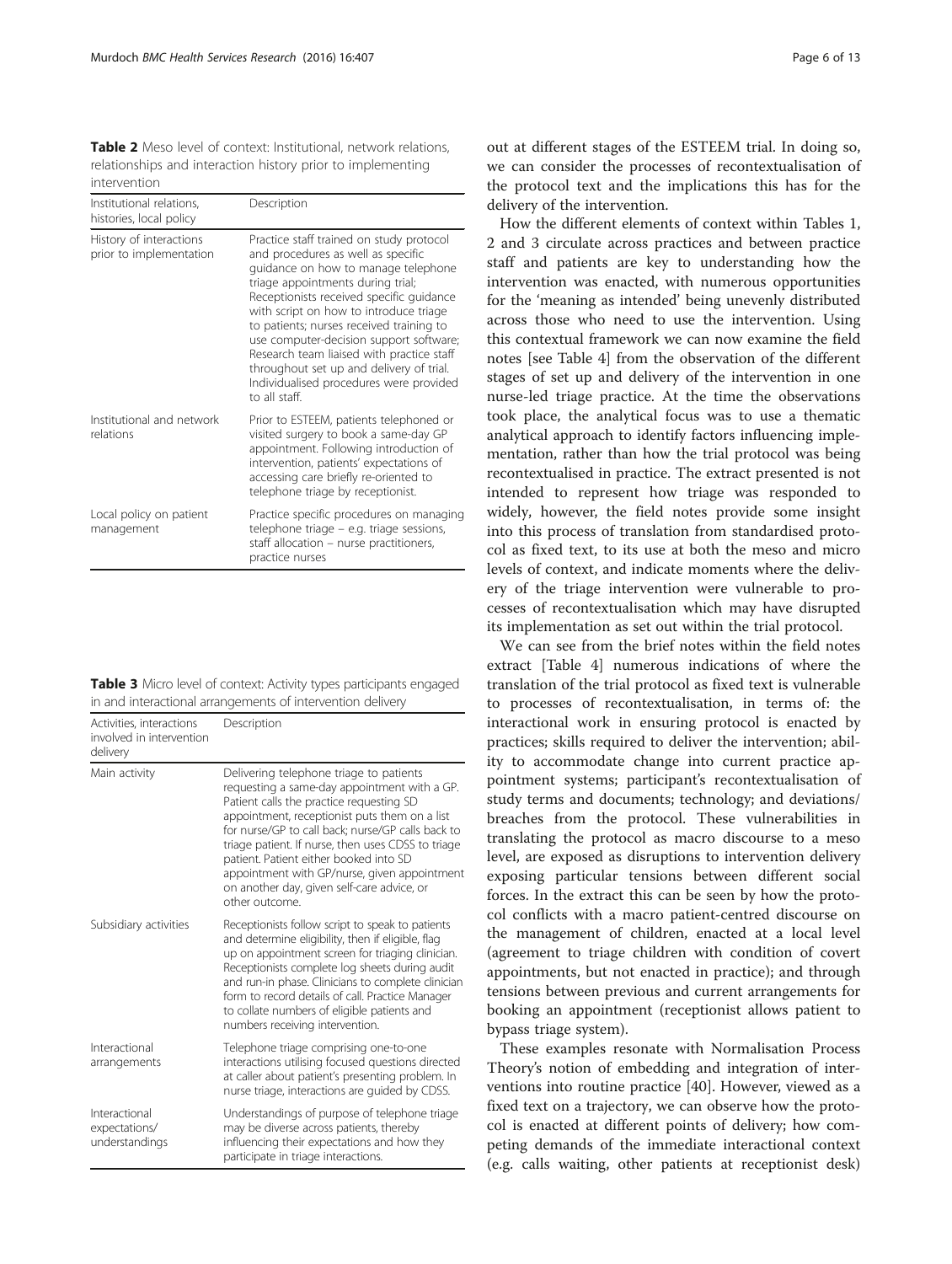| Stage in research process                                                                                                                                  | Task                                                                                       | Texts used                                                                                                                                                                                                                                                                 | Researcher's fieldnotes - verbatim                                                                                                                                                                                                                                                                                                                                                                                                                                                                                                                                                                                                                | Moments of vulnerability to<br>processes of recontextualisation                                                                                                                                                                                                                                                         |
|------------------------------------------------------------------------------------------------------------------------------------------------------------|--------------------------------------------------------------------------------------------|----------------------------------------------------------------------------------------------------------------------------------------------------------------------------------------------------------------------------------------------------------------------------|---------------------------------------------------------------------------------------------------------------------------------------------------------------------------------------------------------------------------------------------------------------------------------------------------------------------------------------------------------------------------------------------------------------------------------------------------------------------------------------------------------------------------------------------------------------------------------------------------------------------------------------------------|-------------------------------------------------------------------------------------------------------------------------------------------------------------------------------------------------------------------------------------------------------------------------------------------------------------------------|
| Post-randomisation set up<br>and training phase                                                                                                            | External consultant training of GP<br>practice on how to organise triage<br>appointments.  | Spreadsheet showing audit of practice's<br>same-day (S-D) appointment requests<br>against available clinicians, and resources<br>required to deliver triage.<br>Flowchart of how S-D patients should be<br>managed by practice. Ensure fidelity to<br>eligibility criteria | Trainer shows graphs etc. on laptop computer;<br>best suited to smaller groups. Solutions to<br>potential logistical,/psychological barriers are<br>proposed/discussed. Trainer shows a sample<br>receptionist flowchart, suggesting practices<br>devise their own.<br>Practice manager and senior receptionist<br>attended. Manager reported how triage<br>patterns could be fitted into current practice<br>consultation pattern.                                                                                                                                                                                                               | Staff responses to audit critical in<br>determining resource allocation to<br>support triage.<br>How receptionists respond to<br>flowchart as text determines<br>adherence to inclusion/exclusion<br>criteria.                                                                                                          |
| Post-randomisation set up<br>and training phase                                                                                                            | Training of reception team on<br>research procedures by ESTEEM team<br>members             | Log sheets for recording how S-D<br>appointment requests are managed by<br>reception; personalized procedures for<br>each receptionist detailing intervention<br>process, including script when speaking<br>to patients                                                    | Trial Manager reiterated triage numbers/<br>processes, outlining log sheet completion,<br>arranging log sheet faxing and READ coding<br>of triaged patients' notes.<br>Practice manager and senior receptionist<br>attended. The practice manager seemed<br>engaged/enthusiastic, the senior receptionist<br>less so. The trial manager explicitly reiterated<br>the importance of triaging children. The<br>practice manager agreed [in the meeting]<br>to do this (but to make children covert<br>appointments, for cancellation if not needed).                                                                                                | Log sheets emergent as text to<br>monitor, regulate and standardize<br>inclusion and exclusion of patient<br>requests. Non-completion means<br>fidelity can't be assessed.<br>Process of READ coding, faxing<br>represents production of texts to<br>show captured sample. Vulnerable<br>to inaccuracies, missing data. |
| Post-randomisation set up<br>and training phase                                                                                                            | Training of nurses on research<br>procedures by ESTEEM team members                        | Personalized research procedures for<br>each nurse, emergent as text to ensure<br>fidelity to intervention delivery. Case<br>report 'clinician' forms, a key text in<br>capturing trial outcomes                                                                           | Three nurses attended, 2-3 will triage. Trainer<br>talked through triage process and completing<br>clinician forms. Nurses understood, but [as<br>reported] confidence with triage varied.                                                                                                                                                                                                                                                                                                                                                                                                                                                        | Ability to follow procedures and<br>accurately complete forms<br>subject to time constraints.                                                                                                                                                                                                                           |
| Post-randomisation set up<br>and training phase                                                                                                            | Nurse training on use of<br>CDSS, delivered by<br>organisation providing<br>CDSS for trial | CDSS as text, emergent out of trial<br>philosophy of triage as means of<br>managing demand.                                                                                                                                                                                | Observed one online 1:1 interactive software<br>training session for 2 h with one nurse.<br>The nurse struggled, due to limited computer<br>skills and frequent software crashes.                                                                                                                                                                                                                                                                                                                                                                                                                                                                 | Nurses' IT skills and confidence,<br>functionality of CDSS key<br>influences in how CDSS is used<br>and triage delivered.                                                                                                                                                                                               |
| Run-in period: four week<br>period where practices<br>rehearsed delivering triage<br>and completing research<br>procedures before live<br>data collection. | Receptionists' identification<br>of eligible triage patients                               | Personalised script produced by<br>practice staff                                                                                                                                                                                                                          | During the run-in (observed over three separate<br>days) staff used a practice-generated script<br>which included the terms 'triage/clinical<br>assessment'. Explaining these terms led them<br>to field patients' questions/concerns, causing<br>stress and reducing call handling rates.<br>Without ESTEEM materials to hand, receptionists<br>were panicked about who to triage.<br>Feedback of this observation led to the provision<br>of a new version of the triage criteria.<br>During data collection the new ESTEEM triage<br>criteria were to hand. Receptionists were calmer,<br>although still not totally sure about who to triage. | Practice recontextualisation of<br>script consequential for how<br>patients receive triage and for<br>further procedural iterations.<br>Availability of research procedures<br>key in how receptionists screened<br>patients for eligibility.                                                                           |
| 'Live' implementation of<br>nurse-led triage                                                                                                               | Receptionists' use of data collection<br>log sheets                                        | Log sheets for recording how<br>S-D appointments are managed<br>by reception team                                                                                                                                                                                          | Receptionists were not using the provided log<br>sheets, and had not done so since 'going live'.<br>The practice manager found sheets and gave                                                                                                                                                                                                                                                                                                                                                                                                                                                                                                    | Log sheets absent from delivery<br>and fidelity to inclusion/exclusion<br>criteria unclear.                                                                                                                                                                                                                             |

<span id="page-6-0"></span>Table 4 Extract from field notes: processes of recontextualisation in the trajectory of ESTEEM trial protocol in one nurse-led triage practice

Page 7 of 13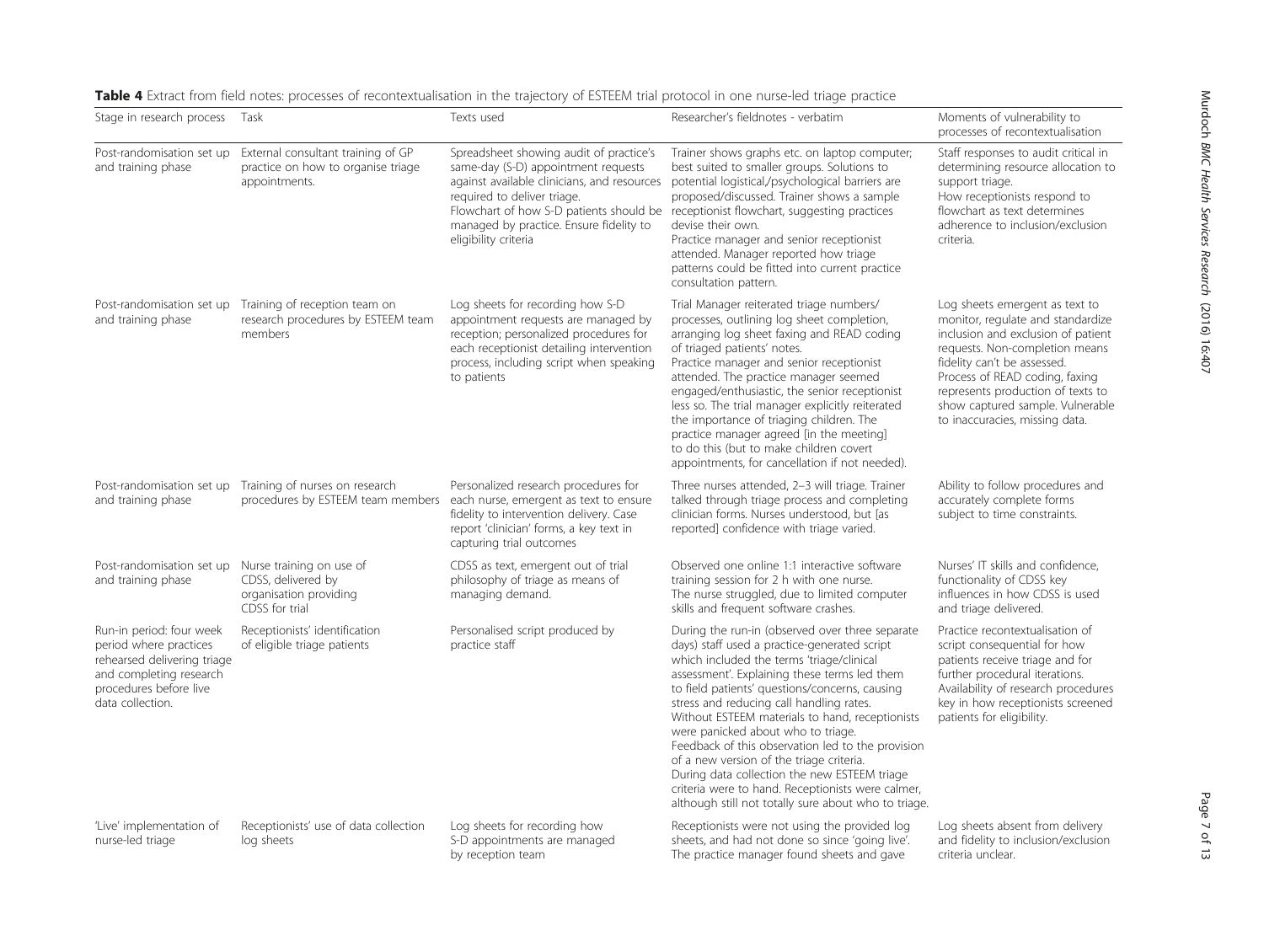Table 4 Extract from field notes: processes of recontextualisation in the trajectory of ESTEEM trial protocol in one nurse-led triage practice (Continued)

them to receptionists to use. Receptionists understood how to use the sheets but did so with varied completeness under pressure on the phone to patients. The practice is triaging only the first 10 eligible patients a day, due to limited triage nurse time (3 h are set aside daily). After all nurses' triage slots were taken, receptionists were unsure whether to fill in all log sheet columns for eligible patients. Receptionists were unsure whether to give patients approximate times for nurse call back. Triaging children: The practice is not currently triaging children, despite explicitly agreeing to do so. Potential patient avoidance: One patient asked if she could avoid the new triage system by booking in person at the reception desk. The receptionist said yes. Process of ensuring protocol fidelity through training and provision of procedural documents failing to be enacted in delivery.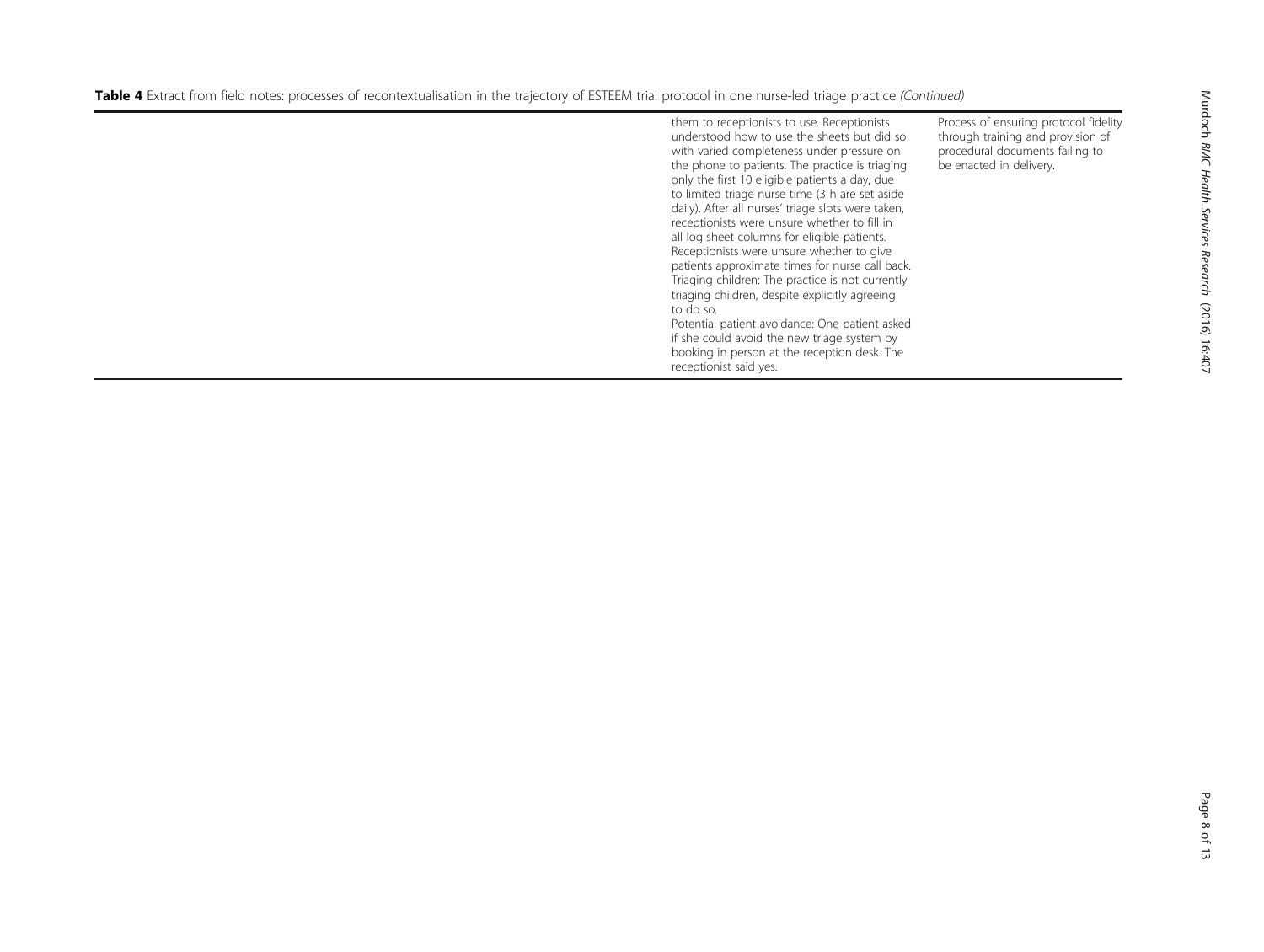may override the demands of the protocol; and the power (or lack of) different texts have in shaping staff actions, which in this example could be seen to be noticeable by its absence (receptionists panicked without ESTEEM guidance) while at other times ignored (completion of log sheets).

How the intervention is embedded and integrated is shown in this example to be fragmented by how staff deployed different textual documents. In making these observations we are able to assess whether fidelity to implementation of the intervention was maintained in this specific GP practice. However, we are also able to view these disrupted activities as revealing tensions between the different contextual features that were mapped out in Tables [1](#page-4-0), [2](#page-5-0) and [3](#page-5-0). The advantage of prospectively mapping context then is to pre-empt where such tensions might occur, and then using text trajectory as a device, allow close investigation of whether and how such tensions are consequential for intervention fidelity.

However, disruptions to activity need not only be viewed in terms of evaluating intervention fidelity. By exposing how different contextual features intersect with one another we are exposing a particular relationship that allows us to re-evaluate our program theory. To obtain a more nuanced insight into the journey of trial protocols and what this might add to our understanding of theoretical fidelity [[41](#page-12-0)] we can also analyse how texts are actually used as part of specific interactions and the consequences of their use for intervention delivery. While such data were not obtained within ESTEEM prior to implementation, recordings of nurse triage interactions were obtained in addition to video screenshots of nurses using computer decision support software. A supplementary transcript is provided [see Additional file [3](#page-11-0): Table S1] as an example.

The purpose of analysing nurse triage recordings was to assess how the institutional requirement to manage patients, using CDSS, structured the triage calls and how this structure was consequential for how interactions proceeded and information obtained from patients. The CDSS therefore represented another text through which the triage intervention was mediated and delivered. Through an analysis of both interactional patterns and disruptions, we identified evidence of the CDSS as text playing a fundamental role in organising nurse's questioning which at times adversely affected the information collected from patients [[38, 39\]](#page-12-0).

In the transcript [Additional file [3](#page-11-0): Table S1] we can observe interactional difficulties throughout the sequence as the nurse can be seen to be negotiating what the patient is saying with what the CDSS is prompting as questions and offering as responses. These difficulties are not merely instances of trouble of using the technology but provide instances of disruptions to the intervention delivery which

expose tensions between wider macro discourses that are set out in [Table [1](#page-4-0)] as structuring triage interactions. Firstly, the patient describes a history of back pain symptoms that have moved across her back in the last few weeks. However, the CDSS initially requires a response that focuses on one symptom, in one area and specific for that day only, reducing the patient's presentation to pain in her lower back. This manifests in the interaction at 00:36 to 00:56 s and at 00:49 s we can see the nurse attempts to orient the patient towards this agenda 'So it's what you're phoning up today with…' . The patient then makes a request for painkillers, having earlier offered a candidate diagnosis of sciatica. However, the nurse's statement that a review is required has the effect of dismissing this request, switching the genre of the interaction to hers and the CDSS agenda of history-taking questions.

Once the CDSS directed activity of history-taking is initiated, the nurse asks a question at 01:02 about the location of the pain, linked to pop-up box options in the CDSS which do not include an option for buttocks. Subsequently, when the patient says buttocks at 01:16, the nurse clicks 'lower back'. At 01:21 the nurse offers the patient a CDSS prompted choice about how the pain started – "was a gradual on↑set or did it just suddenly sta::rt." Following the patient reporting the pain suddenly started the nurse clicks 'instant' on the CDSS. However, this triggers a red category marker (the word 'instant' is highlighted red and a red square next to text) which means the patient needs to be seen now or within 1 h. This leads the nurse to change the response to 'gradual', which downgrades the urgency of the problem. Once back pain has been established as the key symptom, the CDSS prompts a question at 01:36 about the severity of the pain, requiring the patient to score their pain between 0 and 10. However, the patient's response to the nurse's phrasing of this question 'my pai::::n?' indicates she does not understand the nurse's request for a number between 1 and 10. In response to the patient saying 'it's still there' the nurse records '5–6: Moderate'.

Finally, at 01:54 the CDSS is prompting the nurse to ask about radiation of pain and the pop-up box includes 'buttocks'. However, despite the patient earlier reporting pain in the buttocks as a key symptom, the nurse's question leans towards a negative answer, which the patient appears to have difficulty responding to with the response of the presence rather than absence of pain – "We::ll [I'd say it]  $(0.6)$  well I don't kno::::w it =" At this point the nurse initially records the answer as 'unsure' but then switches the response to buttocks.

Evident within the different instances of interactional trouble we observed were three distinct speakers (nurse, patient, CDSS) which could be seen to move in different directions, exposing wider social forces which pass by imperceptibly when such interactions run smoothly.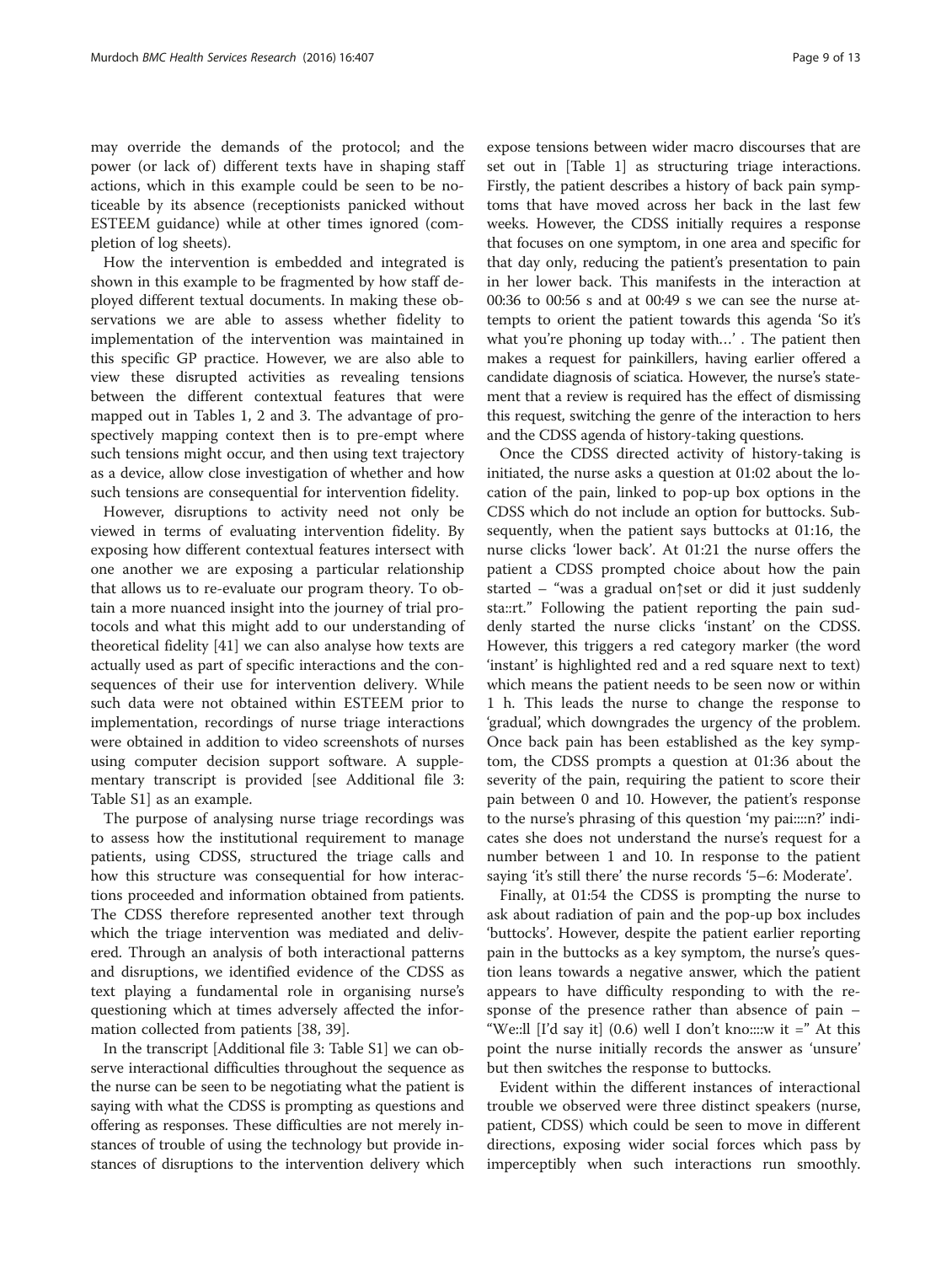These are that triage is about efficiently determining whether the patient should receive a face-to-face appointment; that consultations should be patient-centred and patient's needs must be met; and that the institutional requirement for nurses to triage patients on the telephone, using CDSS, exposes the governing and standardising effect of the CDSS for how patients come to be categorised as levels of 'risk', underpinned by concerns of litigation and accountability.

These instances of interactional trouble, viewed as disruptions at a micro level, exposed tensions and contradictions in these social forces and, by doing so, provide the basis for one theoretical explanation for why only 12 % of patients within the nurse triage arm had only one contact. This is that when delivering triage, using CDSS, within any GP practice, nurses will have had to negotiate tensions between different social forces of risk minimisation, patient demand, accountability and patient-centred needs. We can therefore make a theoretical generalisation that, as a consequence of needing to manage these tensions, nurses struggled to perform the twin parallel tasks of attending to patient's needs and accurately completing the CDSS. A hypothetical consequence of these interactional dilemmas was that nurses frequently opted for the safest option, which was to book patients a face-toface appointment with a GP.

This theoretical explanation is likely to be only one part of a broader explanation of why so few patients in ESTEEM had only one contact. However, the insights provided within this analysis were not provided by obtaining detailed descriptions of typical cases. Rather it was through a consideration of how the decision to employ a CDSS to mediate the nurse-triage intervention introduced unforeseen tensions to delivering the intervention when later enacted by nurses. Such tensions were then revealed through identifying 'telling cases' [[42\]](#page-12-0), where a type of 'disruption' or interactional trouble occurred. By prospectively mapping the CDSS as a text, which embodies particular contextual features through its design, we might have identified how its use may have compromised the fixed and immutable elements of the triage intervention.

# **Discussion**

Setting out the contextual conditions under which a trial is implemented, at a macro, meso and micro level, provides a framework for tracing the trajectory of trial protocols, designed as 'fixed texts', through to the point of delivery. The protocol, developed through a process of debate, negotiation, revision and critical review can therefore be viewed as emerging out of a particular social historical context and implemented across a range of settings and with patients with diverse backgrounds. Viewed at a macro contextual level we can then see the standardised elements of protocols distributed across a range of texts at meso and micro levels – audit and log sheets, research procedures, data sheets and mediated via technology, all which may be responded to by participants in a variety of different ways. It is the power afforded to such texts that is pertinent in this regard, as they are the means by which the practices and procedures required to deliver a trial are intended to be sustained.

Analysing interactional data for 'disruptions' in activity at a micro level, enables tensions and contradictions in this process of recontextualisation to be exposed. Importantly however, these tensions and contradictions are historically constituted, tracing how shifts in discourse, network relations and activity interact with the histories of staff and patients who need to move along with these changes. Viewed in this way, the delivery of an intervention cannot be seen as a discrete object that is standardised and implemented across a range of settings. Instead, it can be seen as made up of multiple layers of discourse circulating along different historical processes, that come together at any particular instant, what Blommaert described as 'collapsing in synchronic moments of occurrence' [[25\]](#page-12-0). Analysing the trajectory of texts enables us to examine how such historical processes are enacted within such moments of occurrence. In the case of nurse triage, observing interactional disruptions exposed the organising effect of the telephone triage intervention, recontextualised from standardised protocol at a macro level, to its delivery at a meso and micro level, revealing the dynamic and evolving nature of the triage intervention across different contextual levels. At each point in which we observed the delivery of triage, we were not observing the original protocol, but an intervention as a 'critical event in the history of a system' [\[43](#page-12-0)].

While we were not able to speak for how all such triage consultations were conducted using CDSS, either in this particular GP practice or beyond, we were able to argue that we observed a particular structural relationship that is likely to be replicated in other GP practices where nurses are required to use the same CDSS to triage a diverse range of patients over the phone. Such insights can then offer theoretical explanations that such contextual conditions may produce particular outcomes, in this case potentially explaining the high proportion of nurse triage patients converted to face-to-face appointments. By implication, we might then also speculate that by adjusting any one of these contextual elements at either macro, meso or micro levels, we might then observe different outcomes for patients. For example, removing the requirement for nurses to use CDSS would have withdrawn CDSS-directed questions orientated towards a risk minimization discourse. While triaging patients over the phone may have meant nurses would continue to orientate to risk-minimisation, this different interactional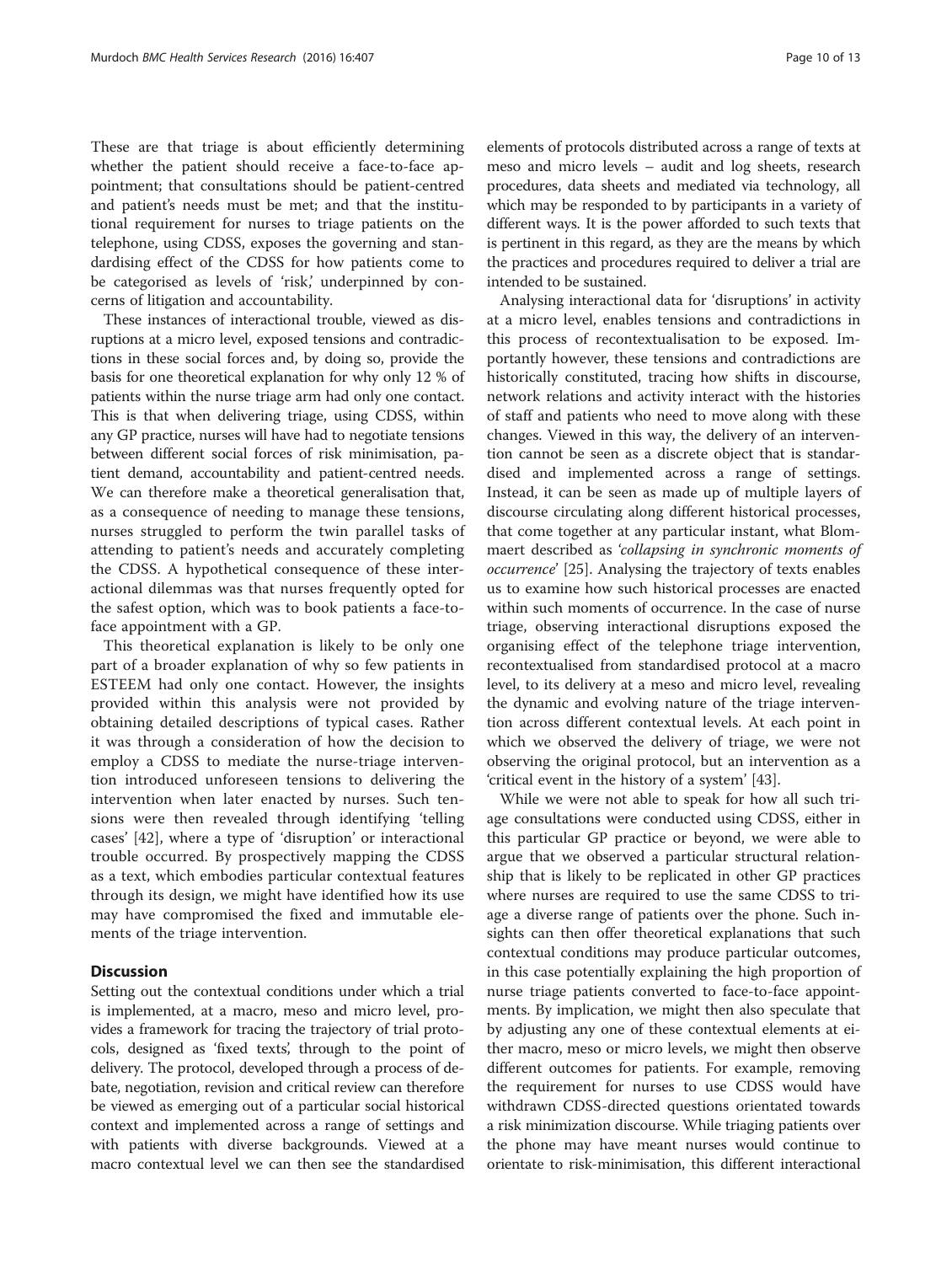space may have facilitated a more patient-centred discourse to circulate between nurse and patient, potentially influencing how patients were triaged. Indeed we have already observed such interactional differences between nurses and GPs when GPs were not using CDSS to triage patients [[39\]](#page-12-0).

Engestrom [\[44\]](#page-12-0) argues that only by mapping out historical changes in the activity system of doctors against substantive dimensions of the medical encounter can we move beyond ahistorical analyses, such as seen in Conversation Analysis [\[45\]](#page-12-0) which typically reproduce findings on asymmetry between doctor and patient. By setting complex health interventions and specifically trial protocols within a historical context we are able to make the transition from how interventions are locally integrated and embedded within particular sites to an explanation of structural relations beyond the specific setting. Instead of offering an explanation of how interventions operate as comprising a set of contextual features signifying success or failure, our explanation is a discussion of how moments of intervention delivery are inextricably linked to wider social forces that will also organise how the intervention is delivered in other contexts, thus enabling a different form of generalisation beyond that immediate context. In critical realist terminology, such generalities have been coined 'demi-regularities' that indicate 'the occasional, but less than universal, actualization of a mechanism or tendency, over a definite region of time-space' [\[46\]](#page-12-0). At the point of intervention delivery, the analyst is not just looking at an individual act that is discrete and separate from other moments of social action. Rather, the language or act is a product of and productive of wider historical discourses and structures in which the delivery of the intervention can be seen. This is not the same as saying that all individuals or settings are the same, and I have argued how context needs to be investigated at multiple levels. Rather it is that social action in one circumstance is connected with social action produced in another through social contexts that are shared and that can be seen to be manifested in the act of delivering the intervention. Setting out the contextual elements at different levels points the way for examining this connectivity and where we might else look for data that might also expose how other ingredients interact.

Viewing the delivery of interventions in terms of historically constituted activities with internal tensions and contradictions therefore contributes to our understanding of whether and how we can observe the active ingredients of interventions. Wells et al. [\[11\]](#page-11-0) argue that:

"complex interventions in healthcare are built up from a number of components, which may act independently or interdependently although the 'active ingredient' is generally difficult to specify. The components usually include behaviours, characteristics of behaviours (for example, frequency, timing), and methods of organising and delivering those behaviours for example type(s) of practitioners, setting and location."

Viewed as a product and productive of a particular social historical context, the active ingredients can be seen as particular structural relations that organise intervention delivery in particular ways, but which are still subject to how they intersect with the histories of those delivering and receiving it. The ingredients are only active if the intersection of discourse, activities and participant histories function to produce an outcome as intended by those designing the intervention. It is therefore perhaps a mistake to think of interventions as having decontextualized 'active ingredients', but instead can only be viewed as contextually and interactionally produced ingredients which organise intervention delivery produced in the process of implementation.

However, the approach set out in this paper is not intended to replace a more conventional approach of mapping a field of study and identifying patterns of use. Conducting ethnographic fieldwork to obtain a 'thick description' [\[30\]](#page-12-0) of intervention delivery, or eliciting individual's perspectives undoubtedly offers insight into the routine use of an intervention, and helps identify the contextual conditions of success or failure of intervention. In looking for where the delivery of an intervention is disrupted in some way, the analyst inevitably runs the risk of missing a particular configuration of contextual features which may enhance intervention fidelity. Nevertheless, using text trajectory analysis as a device for identifying disruptions goes beyond identifying what works for whom and in what circumstances. Evaluating the production of texts, and how they are enacted, exposes contextual forces to observation, allowing us to scrutinise our program theory of the intervention. We can answer questions about how and why we can observe an intervention working or not working as inevitably produced by, and through particular contextual conditions. Acknowledging this view ultimately offers a challenge to trial design itself, posing whether the effectiveness of complex interventions can only ever be understood as activity produced through context.

### Conclusion

For those designing process evaluations, a key issue in considering the approach set out in this paper is how does an examination of the trajectory of protocols, viewed through instances of disruptions to activities, contribute something different to other approaches and what are the costs and benefits of conducting this type of analytical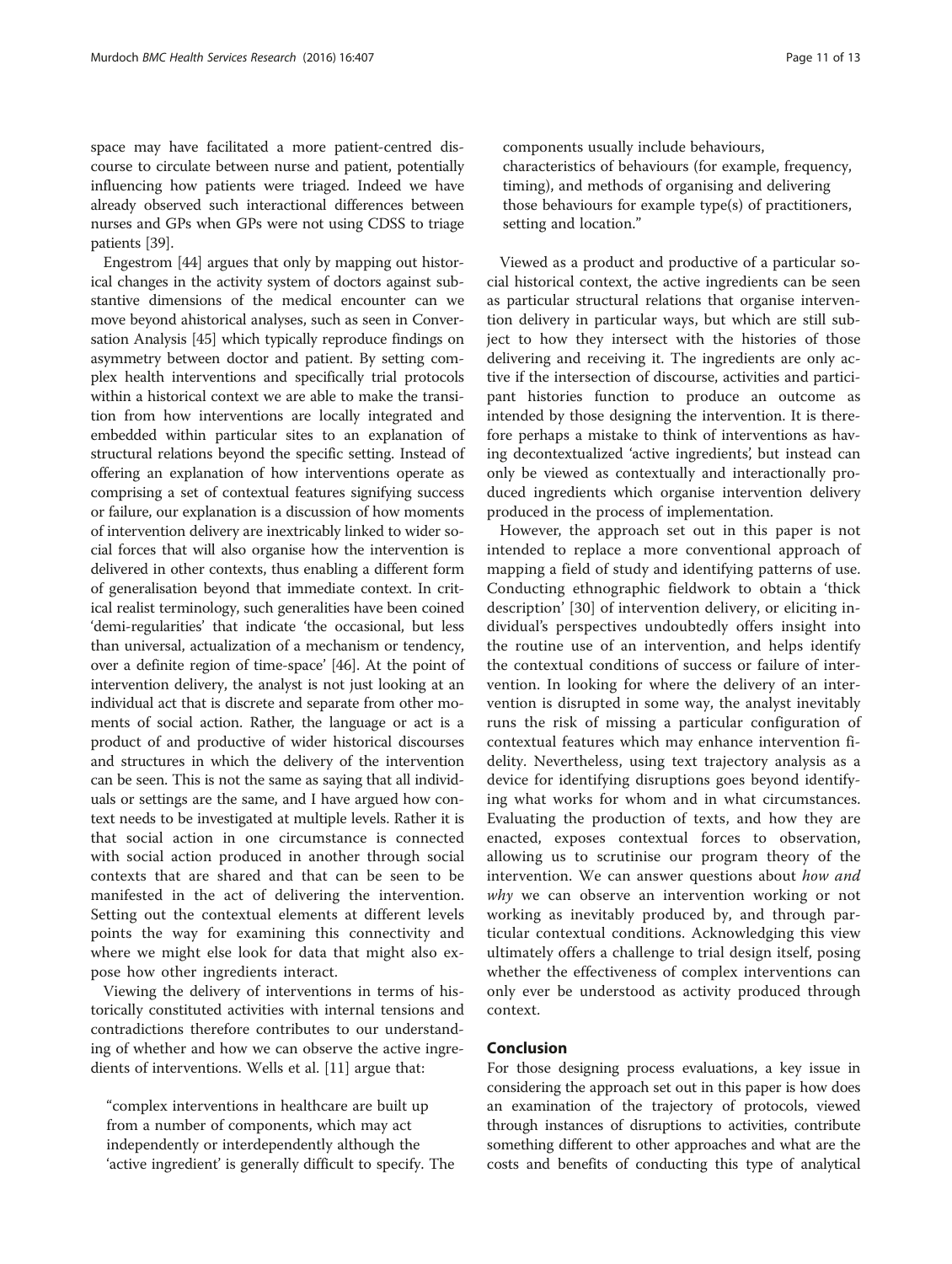<span id="page-11-0"></span>work? To observe the function of texts within interactions, not only in the delivery of interventions but in the set up and training phases, requires a level of involvement in trial implementation that goes beyond ethnographic methods that have been employed for process evaluations [[47](#page-12-0)]. However, the strength of examining the trajectory of trial protocols is that exposing the social forces organising intervention delivery requires an analysis of 'telling cases' [[42](#page-12-0)] rather than 'typical cases'. Instances of interactional disruption offer such cases and therefore do not necessarily require a large sample in which to observe them or a greater burden on research resources to conduct such an analysis. Instead of aiming to identify routines, patterns and processes across a range of cases, a text trajectory approach would require an examination of the social structuring of interactions. This strategy has already been argued within critical realist evaluations [\[48\]](#page-12-0) and proposals to adopt to ecological approaches to evaluation [[49](#page-12-0)] which considers the implementation of interventions from a systems perspective. What is offered in this paper builds on these perspectives by offering a means of prospectively planning and systematically identifying how relationships, roles and moments of delivery are organised by, and expose social structure. It offers a strategy for operationalising an evaluation of implementation fidelity, but also theoretical fidelity. This is proposed by: 1) setting out macro, meso and micro contextual features before trial implementation; 2) targeting where likely tensions are likely to occur between different contextual features, including a consideration of the trial protocol as a contextual feature itself; then 3) searching for disruptions in targeted activities; and 4) considering the consequences of these disruptions for how the trial was conducted and the implications of these consequences for observed effects of the main trial findings.

# Additional files

[Additional file 1:](dx.doi.org/10.1186/s12913-016-1651-8) Staff interview quide. Description of data: Topic quide for interviews with staff participating in ESTEEM process evaluation (DOC 31 kb)

[Additional file 2:](dx.doi.org/10.1186/s12913-016-1651-8) Patient interview guide. Description of data: Topic guide for interviews with patients participating in ESTEEM process evaluation (DOC 295 kb)

[Additional file 3: Table S1.](dx.doi.org/10.1186/s12913-016-1651-8) Analysing disruptions in the implementation of primary care telephone triage. Description of data: Multi-modal transcript, including use of screenshot images (DOC 290 kb)

#### Acknowledgements

The author would like to thank Sue Rugg who conducted the observations for the ESTEEM trial, as well as Nicky Britten who oversaw the process evaluation of ESTEEM, John Campbell, who was Chief Investigator for the ESTEEM trial, all members of the wider ESTEEM team and Rebecca Barnes who was Co-Investigator for the ESTEEM sub-study. I would like to thank the patients, nurses and GPs for participating in the ESTEEM study. ESTEEM was funded by the NIHR Health Technology Assessment programme (project number 08/53/15). The

ESTEEM study findings are published in full in the Health Technology Assessment Journal on the NIHR Journals Library website. No financial support was provided by Health Technology Assessment or any other funder in the drafting of this manuscript. I would also like to thank Isabel Horner, Charlotte Salter, Jean Craig, Lisa McDaid and Val Lattimer who offered invaluable critical comments to improve the quality of the manuscript.

#### Funding

The ESTEEM study was funded by the NIHR Health Technology Assessment programme (project number 08/53/15). The qualitative sub-study to ESTEEM was funded by South West GP Trust.

#### Availability of data and material

The datasets generated during and/or analysed during the current study are not publicly available as they contain patient identifiable information. Sharing data would breach patient confidentiality.

#### Authors' contribution

JM drafted the manuscript, participated in the implementation, analysis and interpretation of ESTEEM, and co-led the design and analysis of the qualitative sub-study.

#### Authors' information

JM is a Research Fellow in Process Evaluation Methodology and Process Evaluation Lead for the Norwich Clinical Trials Unit, University of East Anglia.

#### Competing interests

The author declares that they have no competing interests.

#### Consent for publication

Not applicable.

#### Ethics approval and consent to participate

The study was approved by the South West Research Ethics Committee, reference number: 09/H0202/53. All healthcare professionals and patients provided written consent before taking part.

### Received: 11 November 2015 Accepted: 10 August 2016 Published online: 19 August 2016

#### References

- 1. Ioannidis JP. Clinical trials: what a waste. BMJ. 2014;349:g7089.
- 2. Antes G, Chalmers I. Under-reporting of clinical trials is unethical. Lancet. 2003;361(9362):978–9.
- 3. Moore G, Audrey S, Barker M, Bond L, Bonell C, Hardeman W, Moore L, O'Cathain A, Tinati T, Wight D, Baird J. Process evaluation of complex interventions: Medical Research Council guidance. London: MRC Population Health Science Research Network; 2014.
- 4. Moran-Ellis J, Alexander VV, Cronin A, Dickinson M, Fielding J, Sleney J, et al. Triangulation and integration: processes, claims and implications. Qual Res. 2006;6:45–59.
- 5. Smith J, Hershusius L. Closing down the conversation: the End of the quantitative–qualitative debate among educational enquirers. Educ Res. 1986;15:4–12.
- 6. Duranti A, Goodwin C. Rethinking context: Language as an interactive phenomenon (No. 11). Cambridge: Cambridge University Press; 1992.
- 7. Auer P, Di Luzio A. The contextualization of language (Vol. 22). Amsterdam: John Benjamins Publishing; 1992.
- 8. Fairclough N. Critical discourse analysis: the critical study of language. London: Longman; 1995.
- 9. Hymes D. Ethnography, linguistics, narrative inequality. London: Taylor & Francis; 1996.
- 10. Atkinson JM, Heritage J. Structures of social action: studies in conversation analysis. Cambridge: Cambridge University Press; 1984.
- 11. Wells M, Williams B, Treweek S, Coyle J, Taylor J. Intervention description is not enough: evidence from an in-depth multiple case study on the untold role and impact of context in randomised controlled trials of seven complex interventions. Trials. 2012;13(1):95–111.
- 12. Greenhalgh T, Robert G, Macfarlane F, Bate P, Kyriakidou O. Diffusion of innovations in service organizations: systematic review and recommendations. Milbank Q. 2004;82:581–629.